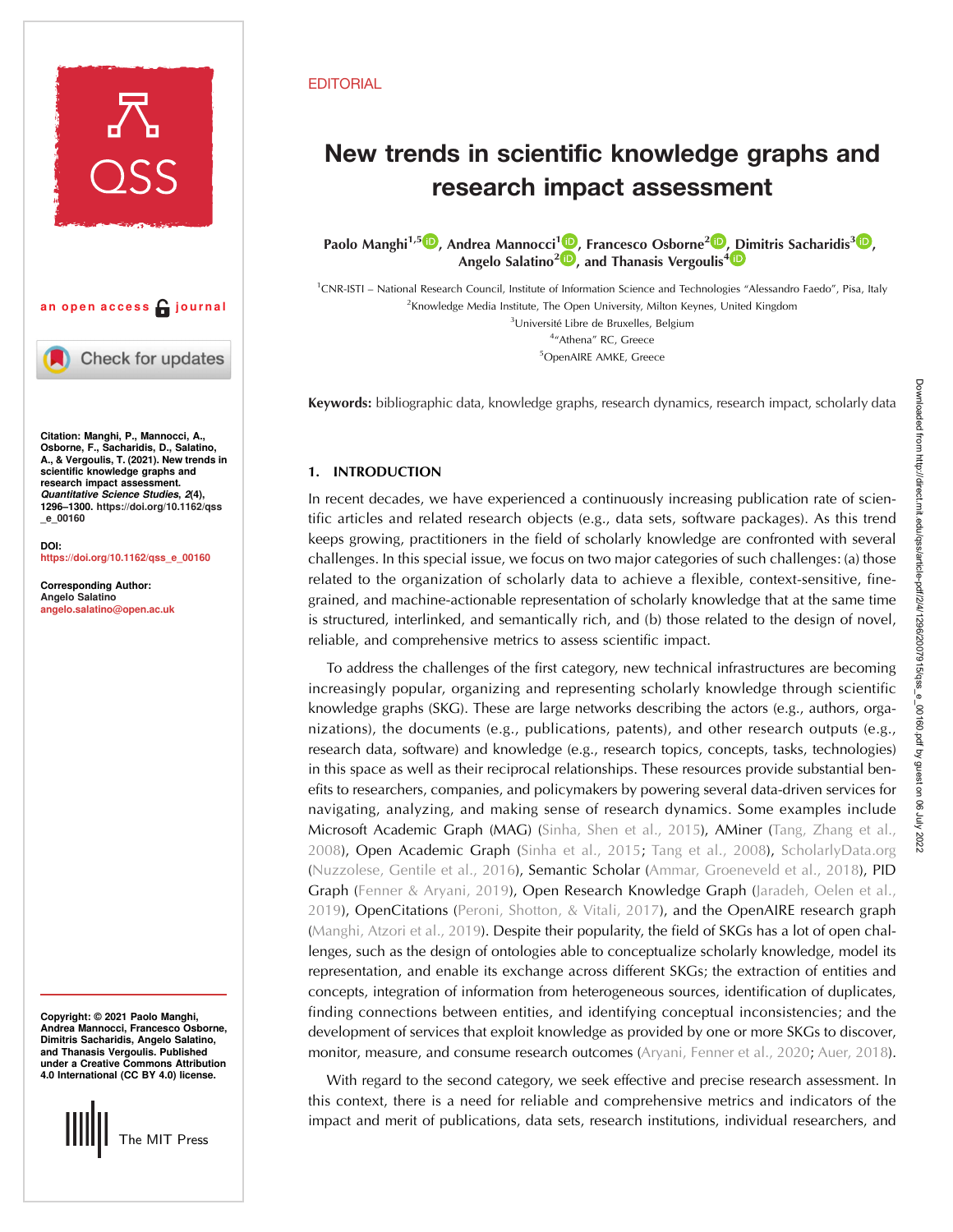other relevant entities. Research impact refers to the attention a research work receives inside its respective and related disciplines [\(Kanellos, Vergoulis et al., 2019](#page-4-0)), the social/mass media ([Galligan & Dyas-Correia, 2013\)](#page-4-0), and so on. A research work's merit, on the other hand, is relevant to its quality aspects (e.g., its novelty, reproducibility, compliance with the Findable, Accessible, Interoperable, Reusable [FAIR] initiative for promoting data discovery and reuse, and readability). Nowadays, due to the growing popularity of Open Science initiatives, a large number of useful science-related data sets have been made openly available, paving the way for the synthesis of more sophisticated research impact and merit indicators (and, consequently, more precise research assessment). For instance, in recent years, due to the systematic effort of various developing teams, a variety of large SKGs has been made available, providing a very rich and relatively clean source of information about academics, their publications, and relevant metadata that can be used for the development of effective research assessment approaches ([Chatzopoulos, Vergoulis et al., 2020\)](#page-4-0).

The proposal for this special issue originated from the collaboration of two workshops, the Scientific Knowledge Graphs Workshop (SKG 2020), and the Workshop on Assessing Impact and Merit in Science (AIMinScience 2020), held (virtually) in conjunction with the 2020 edition of the International Conference on Theory and Practice of Digital Libraries (TPDL) on August 25, 2020. SKG 2020 offered a forum to discuss about the themes surrounding the first set of challenges, namely methods for extracting entities and relationships from research publications; data models for the description of scholarly data; methods for the exploration, retrieval, and visualization of scientific knowledge graphs, and applications for making sense of scholarly data. On the other hand, AIMinScience 2020 focused on the second set of challenges, which include scientometrics and bibliometrics; applications utilizing scientific impact and merit to provide useful services to the research community and industry; data mining and machine learning approaches to facilitate research assessment; and insightful visualization techniques that utilize or facilitate research assessment.

Given that the themes of both workshops are interlinked, because SKGs can indeed support research impact assessment, it was a joint decision to edit this special issue on Scientific Knowledge Graphs and Research Impact Assessment, with the aim of providing all practitioners interested in the scholarly knowledge with the current advances of these particular aspects. In addition, this collaboration catalyzed the creation of the International Workshop on Scientific Knowledge: Representation, Discovery, and Assessment<sup>1</sup> (Sci-K), a new joint event that replaced SKG and AIMinScience, focusing on a wider subject and audience. Sci-K aims to explore innovative solutions and ideas for the generation of approaches, data models, and infrastructures (e.g., knowledge graphs), for supporting, directing, monitoring, and assessing scientific knowledge. Its first edition, Sci-K 2021, was held on April 13, 2021, co-organized with The Web Conference 2021<sup>2</sup>. It was a successful event with 11 presented papers and two keynote talks from Prof. Ludo Waltman and Prof. Staša Milojević.

### 2. CONTRIBUTIONS TO THE SPECIAL ISSUE

This special issue includes 10 contributions, equally balanced between advances on SKGs and research impact assessment. The papers in the first category introduce several innovative knowledge graphs that enrich classic metadata about articles, patents, and software with further information for exploring these documents more efficiently, identifying insights, and creating more comprehensive analyses of research trends. The articles on impact assessment

<sup>1</sup> Sci-K: <https://sci-k.github.io/2021/>

<sup>&</sup>lt;sup>2</sup> The Web Conference 2021: <https://www2021.thewebconf.org/>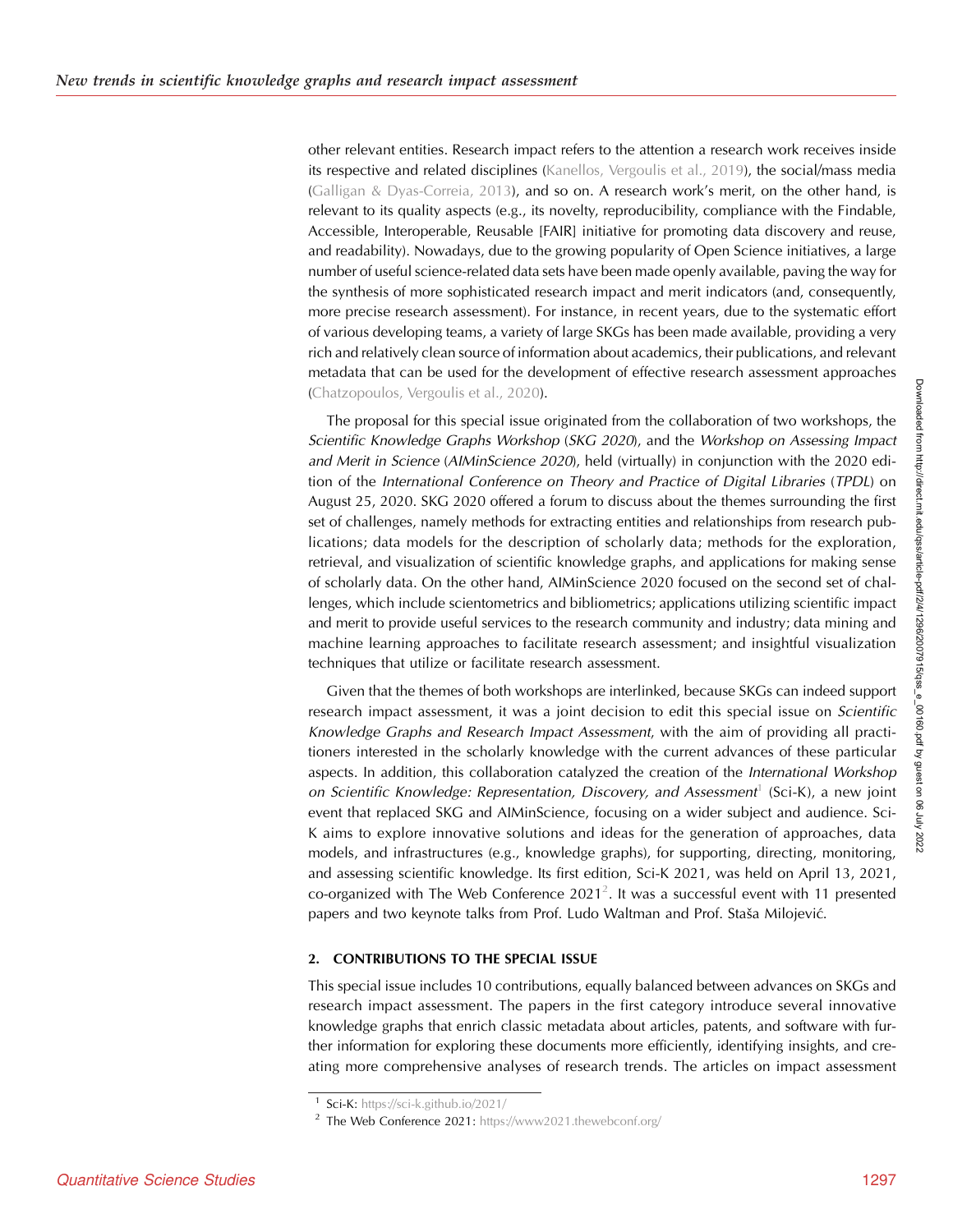propose new approaches for key challenges in this field, such as modeling the evolution of credit over time, citing data sets, analyzing research trends on social networks, and predicting citation-based popularity. The contributions address a variety of scientific domains, including computer science, phenomenon-oriented studies, opioids, and COVID-19. In the follow, we briefly summarize each contribution.

[Menin, Michel et al. \(2021\)](#page-4-0) introduce Covid-on-the-Web, a tool that assists users in accessing, querying, and sense making of COVID-19-related literature. In this effort, the authors first built a knowledge graph from the "COVID-19 Open Research Dataset" [\(Lu Wang, Lo et al.,](#page-4-0) [2020](#page-4-0)), and then enriched it using entity linking and argument mining, finally providing an interface, the "Linked Data Visualizer" (LDViz), which assists the querying and visual exploration of the referred data set.

[Färber and Lamprecht \(2021\)](#page-4-0) introduce the Data Set Knowledge Graph (DSKG), describing the metadata of data sets for all scientific disciplines. In this knowledge graph, data sets are connected to the relevant articles, modeled in Microsoft Academic Graph [\(Sinha et al., 2015\)](#page-4-0). DSKG is then further enriched with ORCID IDs and Wikidata.

[Angioni, Salatino et al. \(2021\)](#page-3-0) introduce the Academia/Industry DynAmics (AIDA) Knowledge Graph, which is generated with an automatic pipeline integrating data from MAG, Dimensions, English DBpedia, GRID, and Computer Science Ontology (CSO) ([Salatino,](#page-4-0) [Thanapalasingam et al., 2018\)](#page-4-0). Currently, AIDA describes 21 million publications and 8 million patents according to the research topics drawn from CSO. In addition, 5.1 million publications and 5.6 million patents are also characterized according to the type of the authors, affiliations (e.g., academia, industry) and 66 industrial sectors (e.g., automotive, financial, energy, electronics).

[Buneman, Dosso et al. \(2021\)](#page-4-0) focus on two key challenges regarding citation graphs. The first is that citation graphs do not appropriately model the evolution of credit over time—for instance, when credit is assigned to the different versions of the same scientific work (preprint and peer reviewed). Usually, authors prefer that the citations of all versions receive are merged. The second challenge is the ability to cite data sets as a whole (single object) and also their constituents. To tackle these challenges, the authors suggest an extension of the current citation graph model, based on citable units and reference subsumption, which will improve the current practices for bibliometric computations.

[Kelley and Garijo \(2021\)](#page-4-0) present SOftware Metadata Extraction Framework (SOMEF), an approach to automatically extract scientific software metadata from its documentation, and specifically from the readme file. Next, they propose a methodology for structuring the extracted metadata within a knowledge graph of scientific software. Finally, they also provide a tool for browsing and comparing the contents of the generated knowledge graph.

On the other hand, with regard to research impact assessment, [Vergoulis, Kanellos et al.](#page-4-0) [\(2021\)](#page-4-0) introduce BIP4COVID19, an open data set that offers a variety of impact measures for coronavirus-related scientific articles. These measures can be exploited for the creation or extension of added-value services aiming to facilitate the exploration of the respective literature. In the same context, as a use case, they also provide a publicly accessible keywordbased search interface for COVID-19-related articles, which leverages BIP4COVID19 data to rank search results according to the calculated impact indicators.

[Rothenberger, Pasta, and Mayerhoffer \(2021\)](#page-4-0) present an approach to analyze and measure the impact of phenomenon-oriented research fields. Specifically, they analyzed the field of migration research, which focuses on conceptualizing, capturing, and documenting an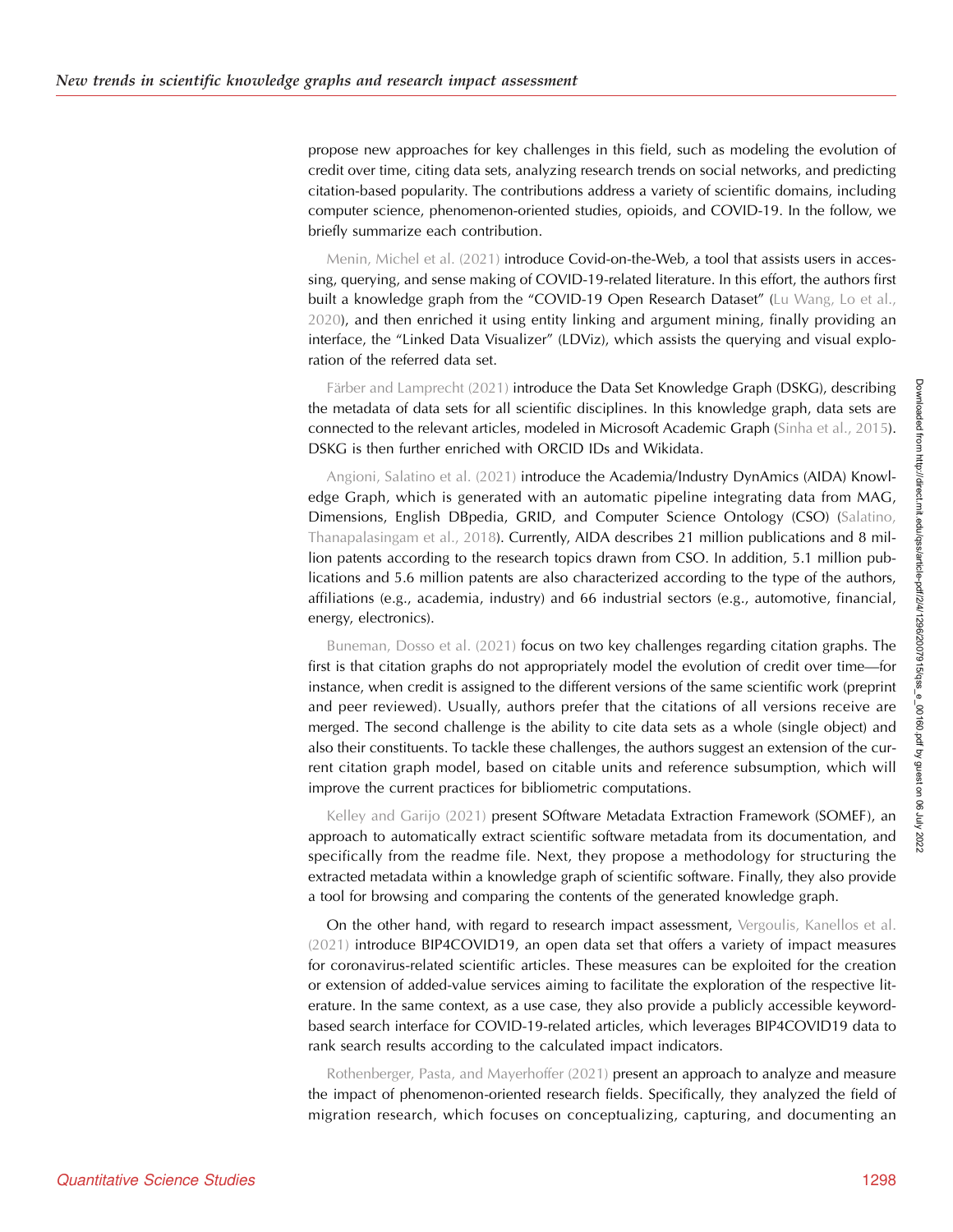<span id="page-3-0"></span>observed phenomenon (i.e., migration). In this analysis, to measure impact within such fields, the authors set up a framework to acknowledge scientific merit using a novel sophisticated citation factor.

[Haunschild, Bornmann et al. \(2021\)](#page-4-0) investigate which topics in opioid scholarly publications have received public attention on Twitter. The authors generate topic networks (i.e., networks of co-occurring author keywords), from both the tweets and from the publications that are tweeted by the accounts. The results showed that Twitter users tend to use more generic terms compared to those used within publications.

[Ghosal, Tiwary et al. \(2021\)](#page-4-0) proposed an automatic method that identifies significant citations, and then developed an approach to trace the lineage of given research via transitively identifying the significant citations to a given article. This approach can improve the retrievability of relevant literature, as well as finding the true influence of a given work in the scientific community beyond citation counts.

Finally, [Chatzopoulos, Vergoulis et al. \(2021\)](#page-4-0) focus on the problem of estimating the expected citation-based popularity (or short-term impact) of papers. State-of-the-art methods for this problem attempt to leverage the current citation data of each paper. However, these methods are prone to inaccuracies for recently published papers, which have a limited citation history. In this context, the authors introduce ArtSim+, an approach that can be applied on top of any popularity estimation method to improve its accuracy, providing more accurate estimations for the most recently published papers by considering the popularity of similar and older ones.

#### ACKNOWLEDGMENTS

Many people supported us in producing this special issue and we would like to take this opportunity to thank them. First of all, we would like to thank all the reviewers for their outstanding reviews (listed in alphabetical order): Mehwish Alam, Alberto Baccini, Alessia Bardi, Nikos Bikakis, Arthur Brack, Davide Buscaldi, Rodrigo Costas, Marilena Daquino, Danilo Dessì, Angelo Di Iorio, Michael Färber, Patricia Feeney, Marcia Ferreira, Vladimir A. Fomichov, Yannis Foufoulas, Daniel Garijo, Tirthankar Ghosal, Drahomira Herrmannova, Ilias Kanellos, Dimitrios Katsaros, Barbara S. Lancho-Barrantes, Shubhanshu Mishra, Christos Papatheodorou, Andres Pavas, Giovanni Pizzi, David Pride, Paraskevi Raftopoulou, Diego Reforgiato, Daniele Rotolo, Jodi Schneider, Anna Severin, Dimitrios Skoutas, Markus Stocker, Vincent Antonio Traag, Christos Tryfonopoulos, Nikolay Yakovets. We also would like to thank Professor Ludo Waltman for welcoming this special issue to Quantitative Science Studies and for his excellent guidance throughout the whole process. Last but not least, we are grateful to the Technische Informationsbibliothek (TIB)—Leibniz Information Centre for Science and Technology for partially covering the APCs of the papers published in this special issue.

#### REFERENCES

- Ammar, W., Groeneveld, D., Bhagavatula, C., Beltagy, I., Crawford, M., … Etzioni, O. (2018). Construction of the literature graph in semantic scholar. Proceedings of the 2018 Conference of the North American Chapter of the Association for Computational Linguistics: Human Language Technologies, Volume 3 (pp. 84–91). Association for Computational Linguistics. [https://doi.org/10](https://doi.org/10.18653/v1/N18-3011) [.18653/v1/N18-3011](https://doi.org/10.18653/v1/N18-3011)
- Angioni, S., Salatino, A., Osborne, F., Recupero, D. R., & Motta, E. (2021). AIDA: A knowledge graph about research dynamics

in academia and industry. Quantitative Science Studies, 2(4), 1356–1398. [https://doi.org/10.1162/qss\\_a\\_00162](https://doi.org/10.1162/qss_a_00162)

Aryani, A., Fenner, M., Manghi, P., Mannocci, A., & Stocker, M. (2020). Open science graphs must interoperate! In L. Bellatreche et al. (Eds.), ADBIS, TPDL and EDA 2020 Common Workshops and Doctoral Consortium (pp. 195–206). Cham: Springer. [https://doi.org/10.1007/978-3-030-55814-7\\_16](https://doi.org/10.1007/978-3-030-55814-7_16)

Auer, S. (2018). Towards an open research knowledge graph. Zenodo. <https://doi.org/10.5281/zenodo.1157185>